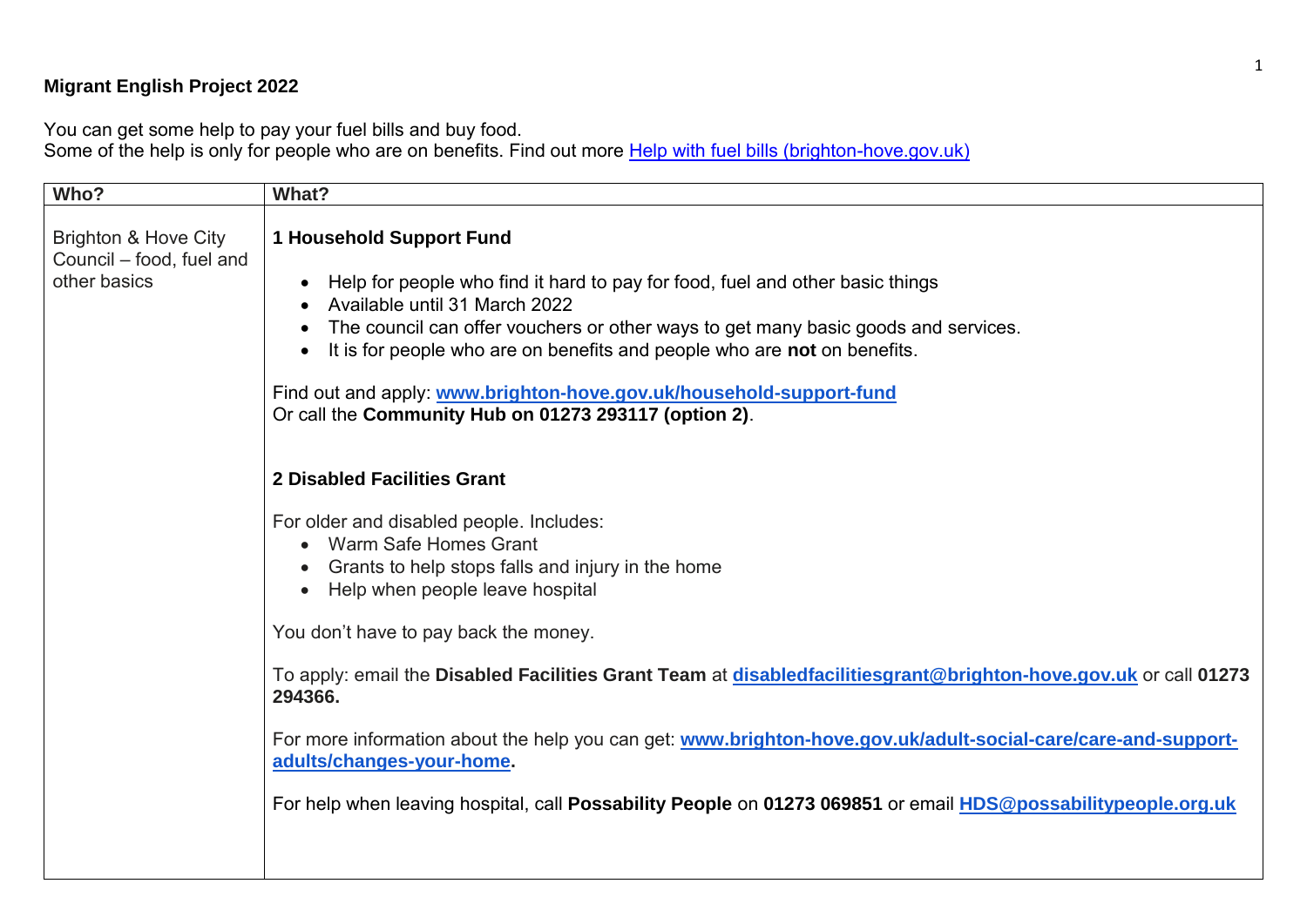|                                                               | $\overline{2}$                                                                                                                                                                                                    |
|---------------------------------------------------------------|-------------------------------------------------------------------------------------------------------------------------------------------------------------------------------------------------------------------|
|                                                               | 3 Moneyworks                                                                                                                                                                                                      |
|                                                               | Small grants, fuel vouchers, debt and benefit support                                                                                                                                                             |
|                                                               | Help with all money issues, including:<br>• fuel bills and vouchers<br>• debt and benefits help<br>• using a foodbank<br>• getting a bank account<br>• getting online<br>To access the service, contact:          |
|                                                               | Moneyworks Adviceline on 0800 988 7037 (open Mon 1-5, Tue 9-1, Wed & Thu 12.30-4.30, and Fri 10-2)<br><b>OR</b><br>Citizens Advice Helpline on 08082 78 78 15 or go to https://www.cabrightonhove.org/get-advice/ |
|                                                               | <b>4 Council Tax</b><br>Council Tax has been reduced. Go to https://www.brighton-hove.gov.uk/news/2022/more-support-people-low-incomes-<br>through-new-council-tax-reduction-scheme                               |
| <b>BHESCo</b><br>Advice, home visits and<br>energy-saving kit | Brighton & Hove Energy Services Cooperative (BHESCo) do free home visits. They offer:<br>• advice on finding a cheaper energy supplier<br>advice on using less energy at home<br>• energy-saving kit              |
|                                                               | Call BHESCo on 0800 999 6671 or email <i>info@bhesco.co.uk</i> Write Energy Advice in the subject line.<br>Find out more: https://bhesco.co.uk/fuel-poverty-energy-bills-brighton-hove                            |
| <b>Warm Front UK</b>                                          | Grants for free heating and insulation for people on benefits or low income.<br>Find out: Home Improvement Grants 2022 - Warm Front UK                                                                            |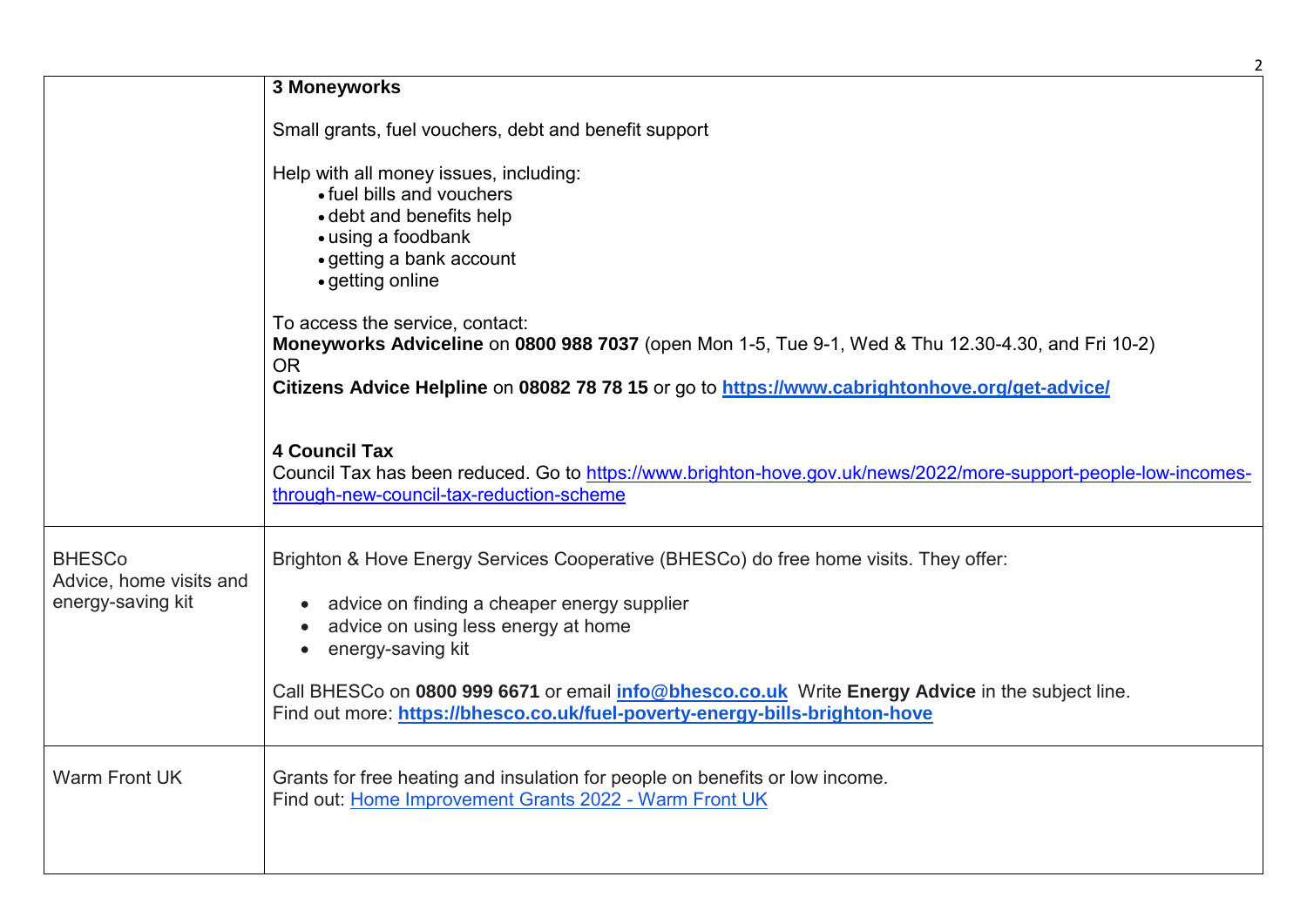| NEA - Warm and Safe<br><b>Homes Advice Service</b><br>(WASH) | Free advice for people who are vulnerable or have a low income:<br>• Support with gas and electricity bills, including fuel debt<br>• Warm Home Discount and Priority Service Register<br>• Switching suppliers and energy tariffs<br>• Using less energy and water<br>• Benefits advice and increasing your income<br>Call 0800 304 7159, go online at https://www.nea.org.uk/wash-advice/ or use Chat on the WASH Advice service<br><b>Facebook</b> page to talk to an adviser.                                                                                                                                  |
|--------------------------------------------------------------|--------------------------------------------------------------------------------------------------------------------------------------------------------------------------------------------------------------------------------------------------------------------------------------------------------------------------------------------------------------------------------------------------------------------------------------------------------------------------------------------------------------------------------------------------------------------------------------------------------------------|
| LEAP - Advice, home<br>visits and energy-saving<br>kit       | Free energy advice service helping people keep warm and reduce their energy bills. Advisors can:<br>• fit free energy-saving kit in your home (such as lightbulbs and draught-proofing)<br>• check if you could get insulation or a new boiler<br>• give advice on saving energy<br>• help with switching energy supplier<br>• arrange for free money advice to help with benefits, debt and other money problems<br>To book an energy-advice phone call or home visit for you or someone else:<br>Call free on 0800 060 7567<br>• Email support@applyforleap.org.uk<br>• Go to https://applyforleap.org.uk/apply/ |
| Brighton & Hove Food<br>Partnership                          | Information on local support for people who find it hard to buy food:<br>Food Emergency: https://bhfood.org.uk/resources/referring-to-a-food-bank/<br>Food Poverty: https://bhfood.org.uk/how-to-hub/food-poverty-advice/                                                                                                                                                                                                                                                                                                                                                                                          |
| Southern Water                                               | Help and advice for people who find it hard to pay their water bills:<br>Help with paying your water bill: https://www.southernwater.co.uk/account/help-paying-your-bill                                                                                                                                                                                                                                                                                                                                                                                                                                           |

3